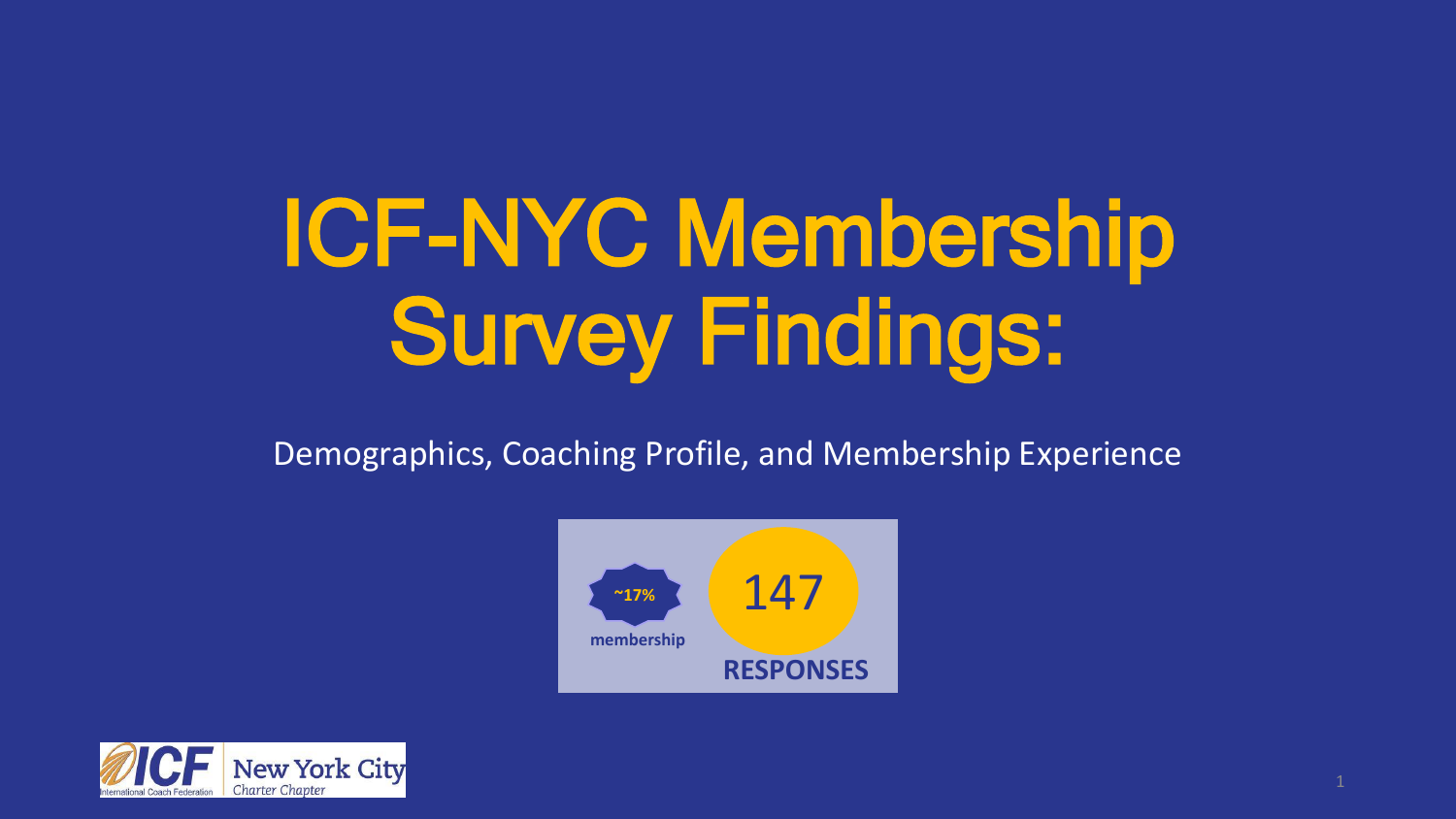### *Demographics: Who and Where We Are*



 $\blacksquare$  25 - 34  $\blacksquare$  35 - 44  $\blacksquare$  45 - 54  $\blacksquare$  55 - 64  $\blacksquare$  65 - or Above







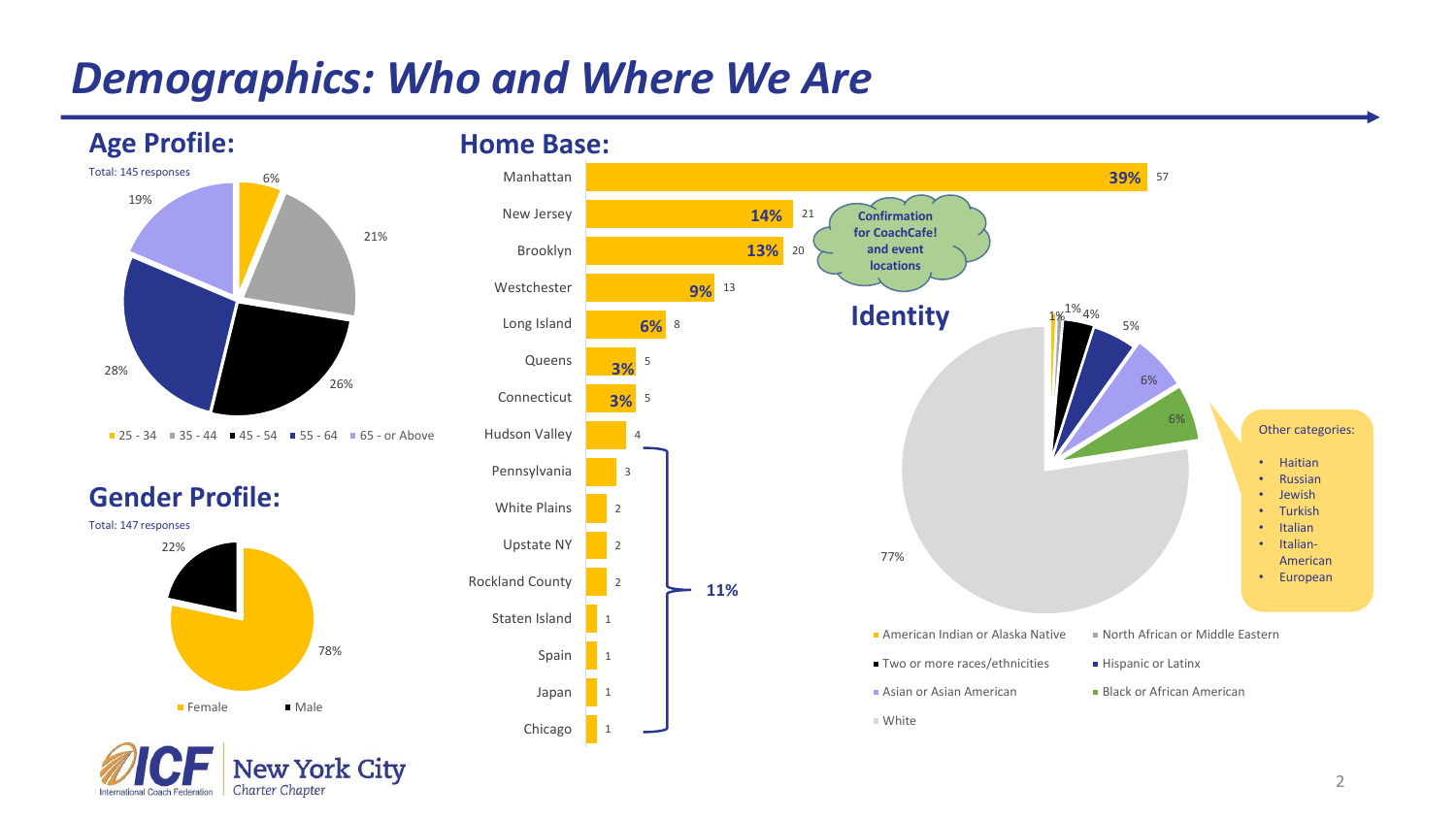# *Coaching Profile: Our Coaching Experience and Practices*

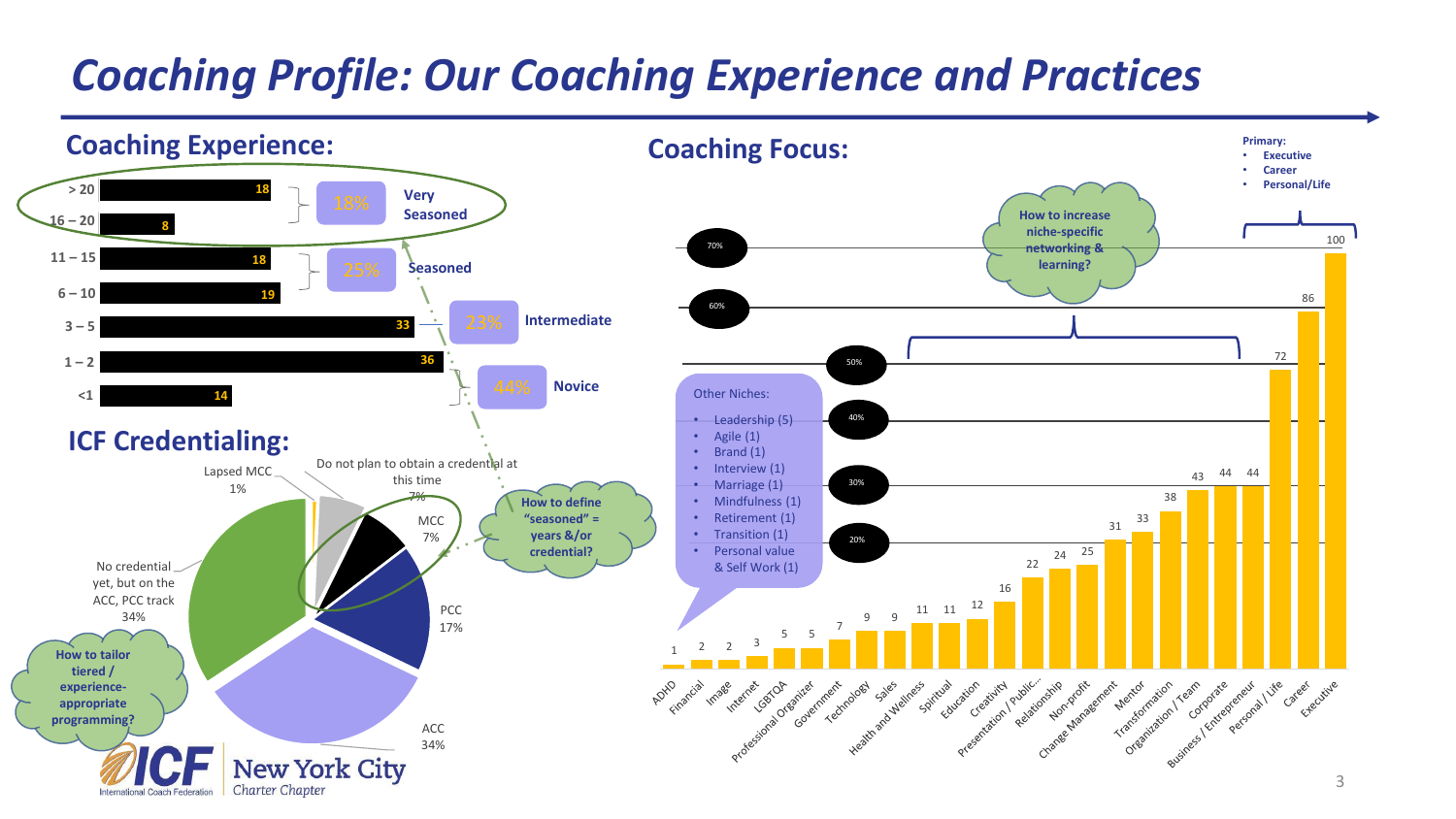# *Membership: Tenure and Drivers*

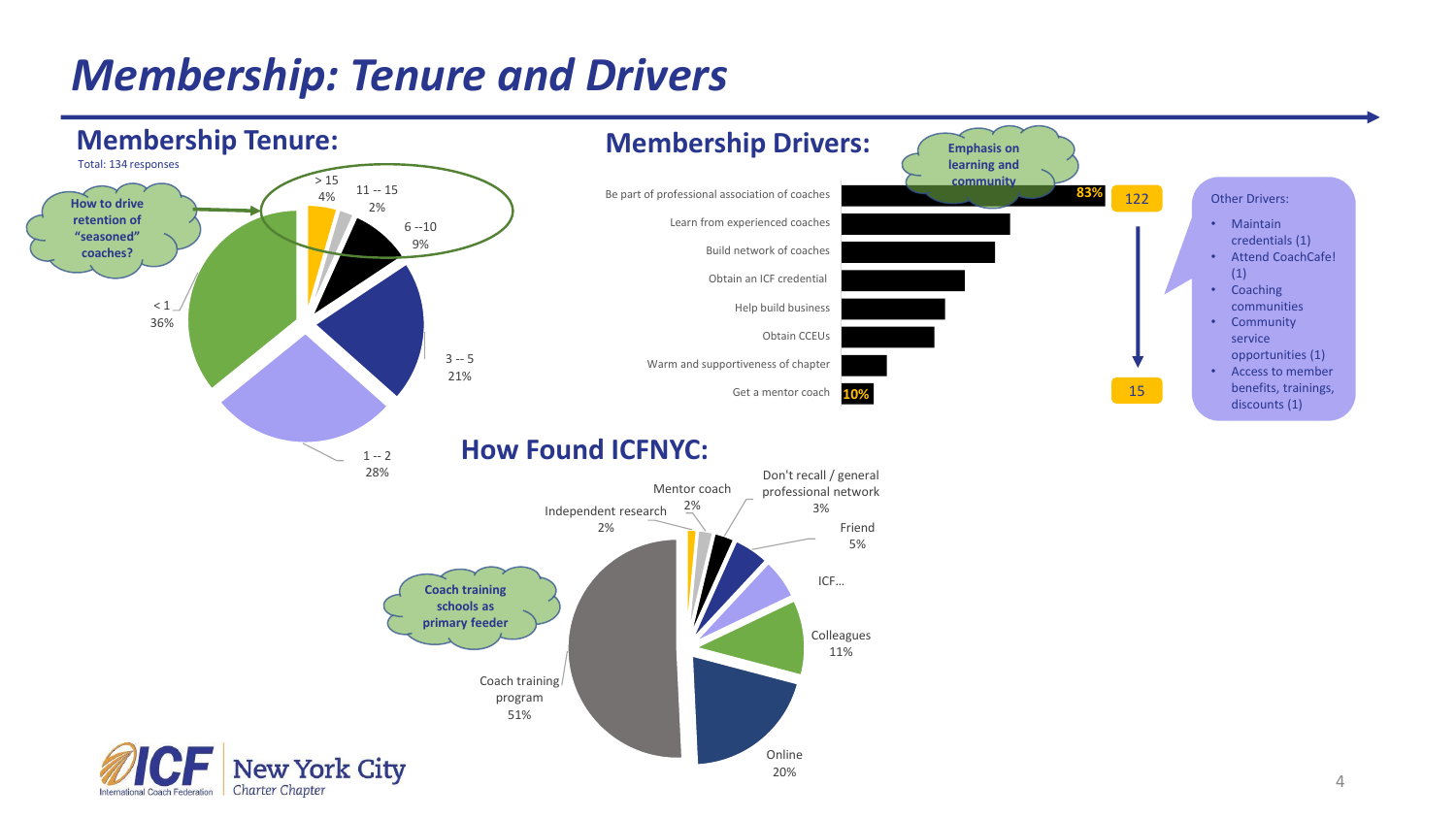# *Coaching Feeder: Where We Source Members….and gaps*

ew York City

Charter Chapter

**schools?**

### **Most Frequently Cited Programs: Other programs (not exhaustive):**



5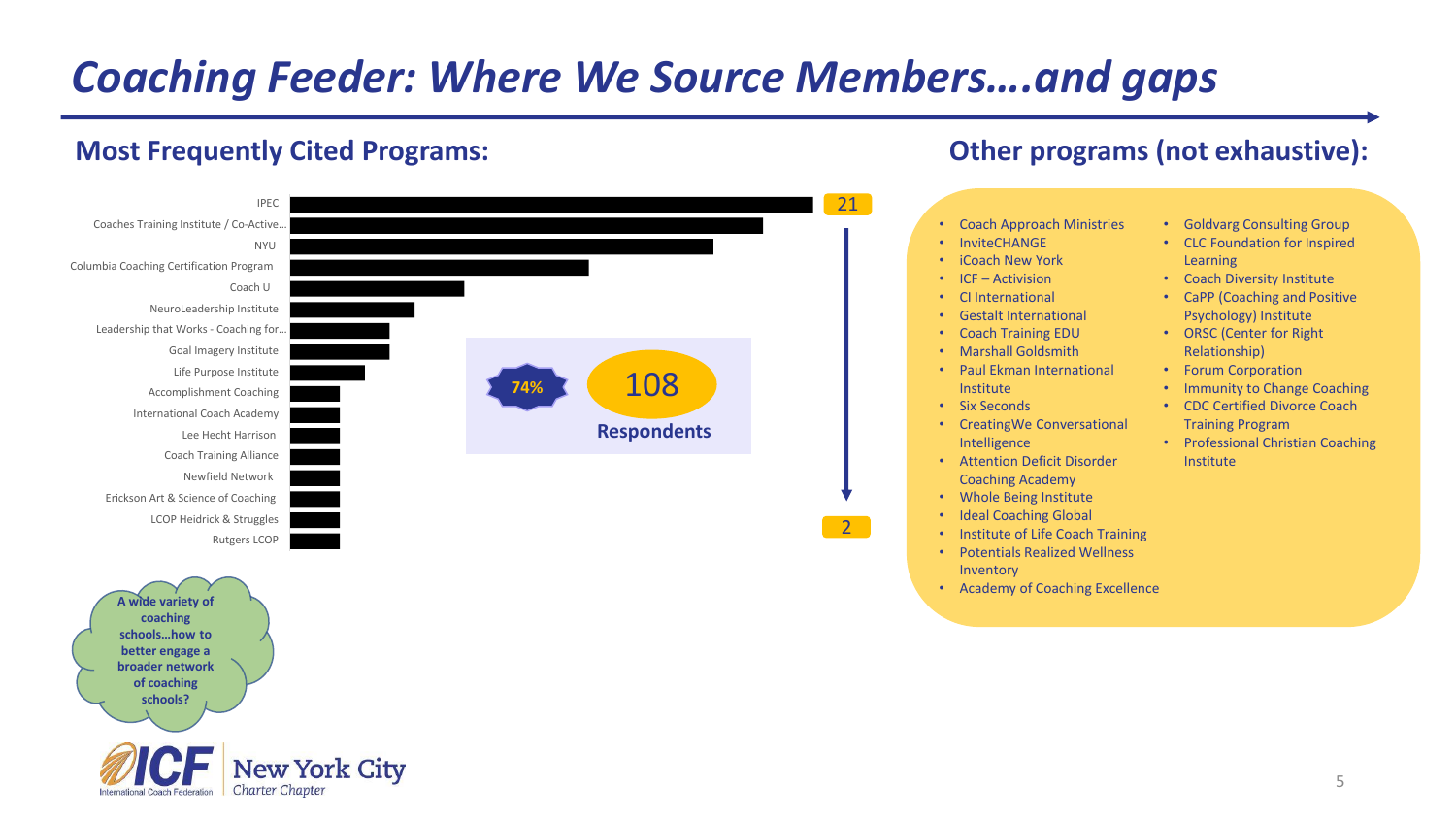### *Membership: Engagement Level and Preferences*



**Likelihood to attend event types:**



### **To increase attendance, ICF NYC could:**

4 - 6 events 12%

### **Those who have not attended an event, because:**





#### • Offer more convenient times and locations

- Increase virtual events\*\*\*
- Stream more in-person events
- More variety in timing days of week, more daytime, weekend
- Increased geographic variety (e.g., BK, Westchester)
- Midtown breakfast events
- Be serious about time/CCEs
- Lower cost / more free events\*\*\*
- Send emails about events\*\*
- More information
	- Free intro sessions
	- Clearly identify CCEU credits
- Provide topics of interest
	- Higher caliber speakers
	- Relevant/inspirational speakers
	- Link events to business development \* opportunities
	- Smaller, more intimate networking

groups

- How to build my business
- Referral and networking opportunities
- Coaching techniques, theory, case studies
- Recognized experts sharing new developments and research
- Topics geared towards MCCs
- Coach skill building
- Coaching strategies
- Leadership, spirituality
- **Executive coaching**
- Internal coaches
- Active participation
- Make recordings of events available after-thefact

6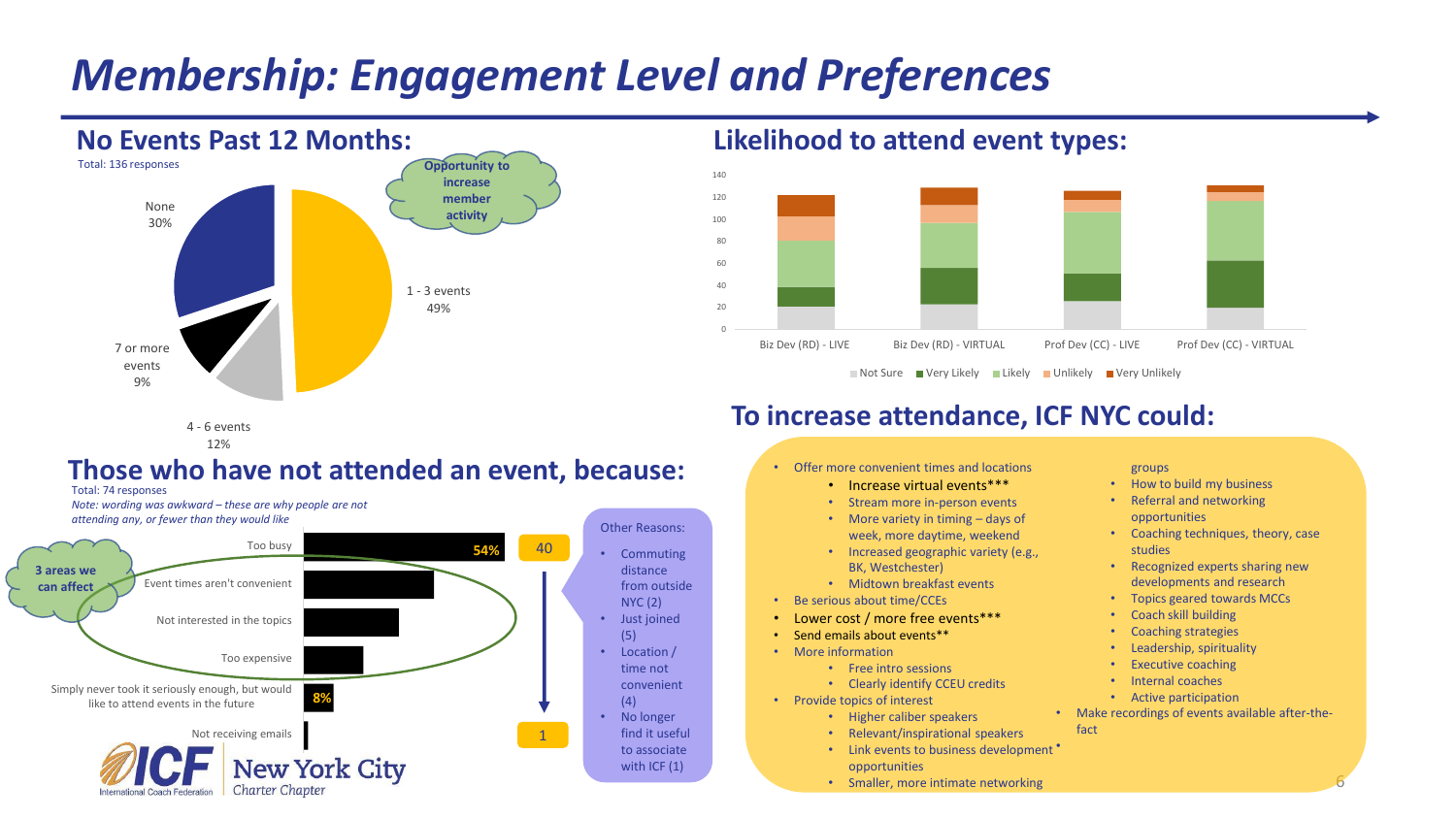# *Membership: Benefits and Information Priorities*

### **Perceived importance and value of ICF NYC benefits:**



■ Very Important ■ Important ■ Somewhat Important ■ Not Very Important ■ Not Important



Info on members/partners

#### opportunities /job postings (3) Other coaching community • Research • Quick tidbits:

64

"Did you know…"

• Helpful reposts from members' blogs/etc

### **Likelihood of renewal:**

For not sure / unlikely, ICF NYC 15% could:

- In-transition membership fee
- Ways to engage them
- I only do it for the insurance. I find ICF not holding a high enough intellectual level while also very pricey
- More virtual events
- More events of WBECS caliber
- Lower fees (multiple)
- More geographic opportunities, e.g., volunteer / events in Westchester





**Emphasis on learning and community**